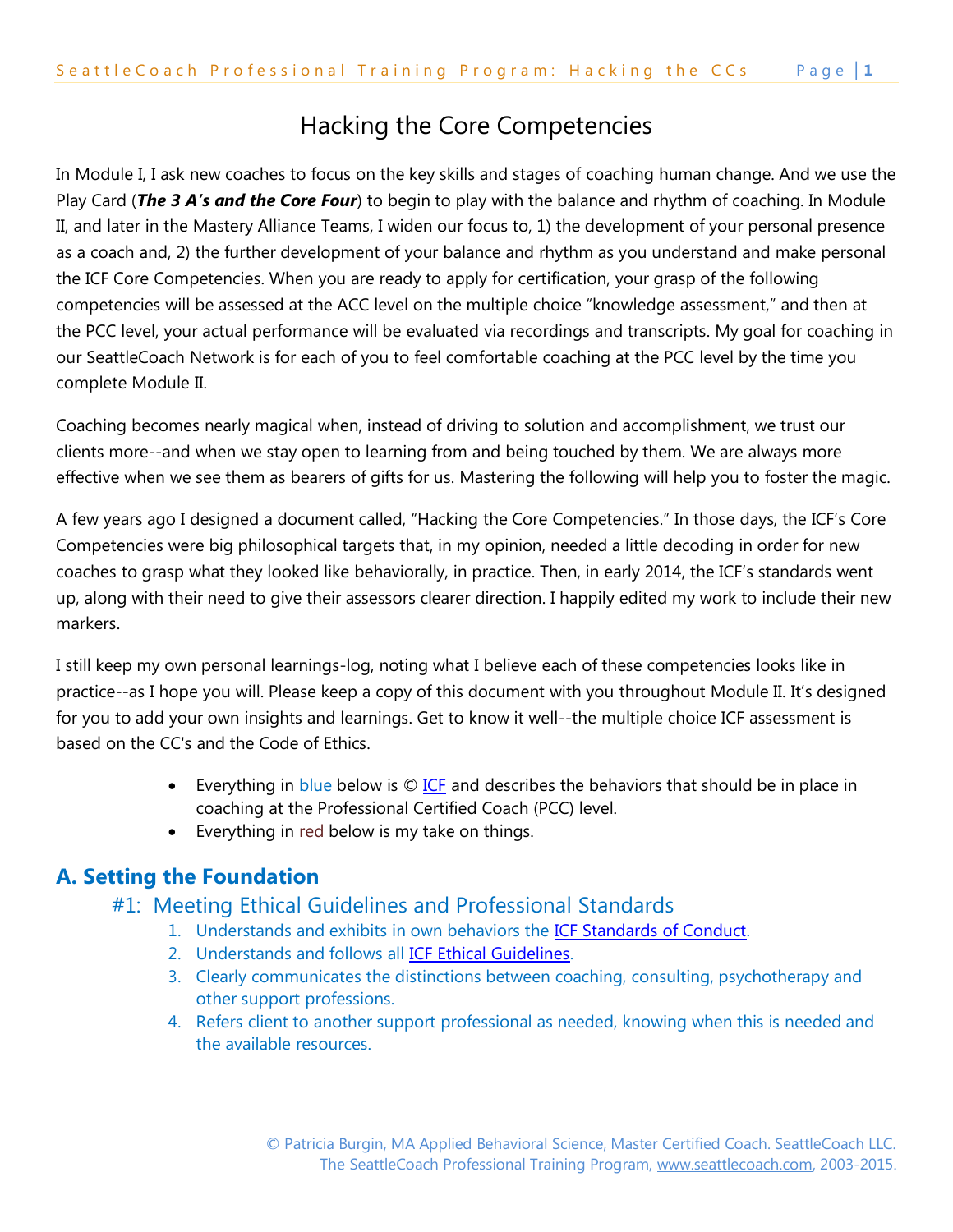Patty's summary: *Get clear about the ICF Standards of Conduct and Code of Ethics. Act like a coach and be able to explain distinctions (like between consulting, psychotherapy, rescuing, nagging, etc.) when you need to. Refer when you need to. Consult with another coach when you need to. Focus on inquiry and exploration, the present and future rather than on telling, advising, assigning or acting alone to choose the focus or answers.*

Your comments and learnings:

# #2: Creating the Coaching Agreement

- 1. Coach helps the client identify, or reconfirm, what s/he wants to accomplish in the session.
- 2. Coach helps the client to define or reconfirm measures of success for what s/he wants to accomplish in the session.
- 3. Coach explores what is important or meaningful to the client about what s/he wants to accomplish in the session.
- 4. Coach helps the client define what the client believes he/she needs to address or resolve in order to achieve what s/he wants to accomplish in the session.
- 5. Coach continues conversation in direction of client's desired outcome unless client indicates otherwise.

Patty's summary: *Explore fully your client's focus of learning, vision and intended change. Explore and establish the measures of success for the session. Check/revisit in along the way to see if the coaching is on track. Explore if there was anything else you and he/she should talk about and if they are getting what they want from the conversation. There is a full partnership.*

Your comments and learnings:

# **B. Co-creating the Relationship**

### #3: Creating Trust and Intimacy

- 1. Coach acknowledges and respects the client's work in the coaching process.
- 2. Coach expresses support for the client.
- 3. Coach encourages and allows the client to fully express him/herself.

Patty's summary: *This one is about the signal strength and about the creation of enough safety and trust for deep learning to happen. The coach provides support for and champions the client's full expression and experimentation with strengths, assets, new behaviors and risks. The coach works from not-knowing and shares his/her observations without attachment to being right about*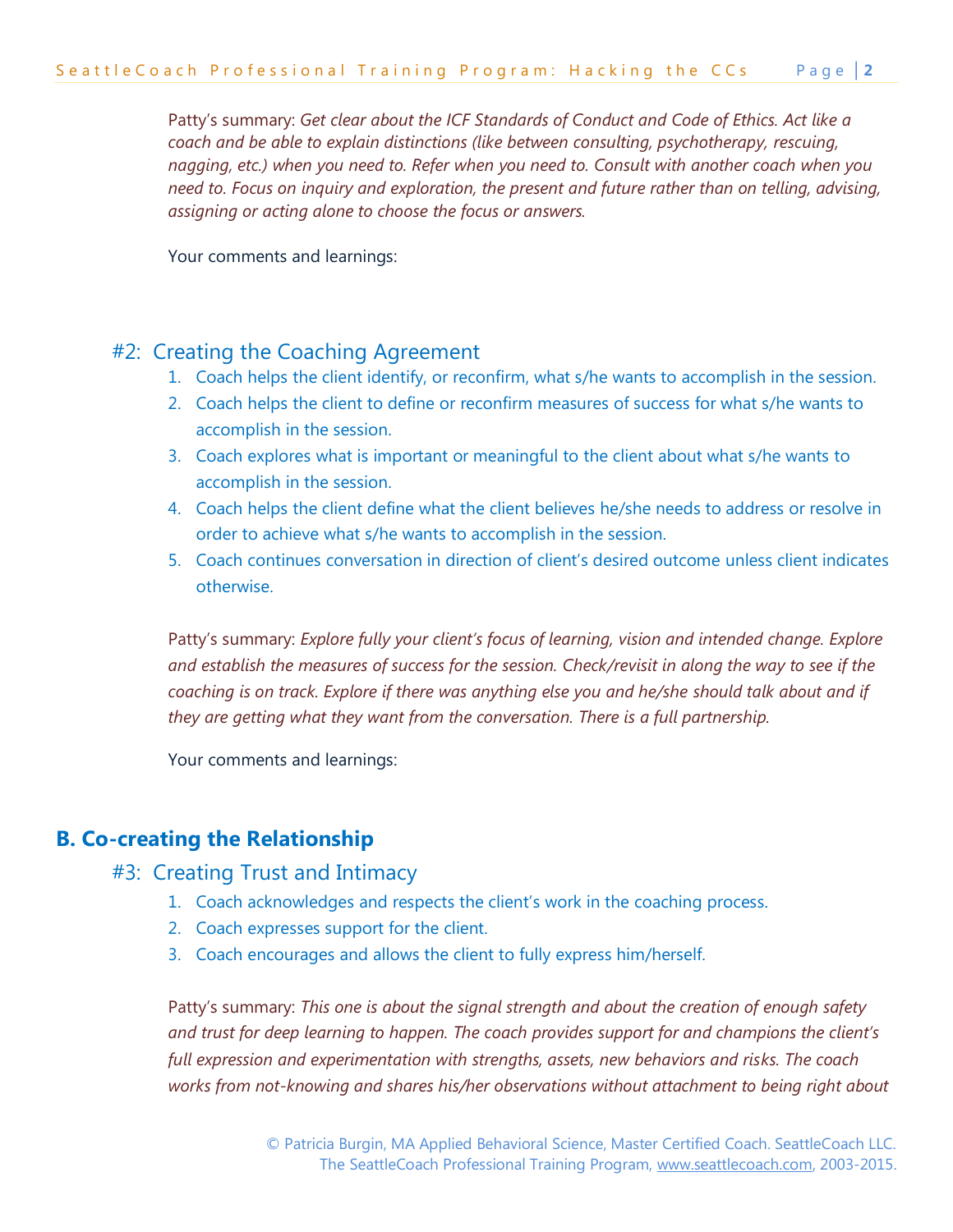*them. The focus is on the client's view of the situation more than the coach's. The coach asks permission, there is mutual equality and vulnerability and comfort with not-knowing. The client is a full and complete partner and the ultimate decider of what's important. The coach is at ease and NOT more interested in his or her own views, tools, performance or demonstration of knowledge. What is the client taking away from the conversation?* With trust and intimacy, value almost always happens.

Your comments and learnings:

### #4: Coaching Presence

- 1. Coach acts in response to both the whole person of the client and what the client wants to accomplish in the session.
- 2. Coach is observant, empathetic, and responsive
- 3. Coach notices and explores energy shifts in the client.
- 4. Coach exhibits curiosity with the intent to learn more
- 5. Coach partners with the client by supporting the client to choose what happens in the session.
- 6. Coach partners with the client by inviting the client to respond in any way to the coach's contributions and accepts the client's response.
- 7. Coach partners with the client by playing back the client's expressed possibilities for the client to choose from.
- 8. Coach partners with the client by encouraging the client to formulate his or her own learning.

Patty's summary: *The coach demonstrates deep partnering with his/her client and doesn't coach for just a solution to the client's concern. The coach responds both to what the client wants to accomplish and to who he/she is and wants to be. The coach is curious, empathetic and encourages the client's use of space/time to reflect. The coach pays attention to his/her own somatic intelligence and energy: Beliefs, mood, body and behavior, voice, breath, posture—and*  invites the client to do the same. The coach leaves time for what he/she says to land. The coach is *present, flexible, intuitive, equal and at ease, not driving an agenda, and willing to risk along with the client. The coach is open to what the client has to teach him/her and there is complete curiosity without the need to perform.* The coach's job is far more about creating trust, space and focus than it is about driving an agenda.

Your comments and learnings: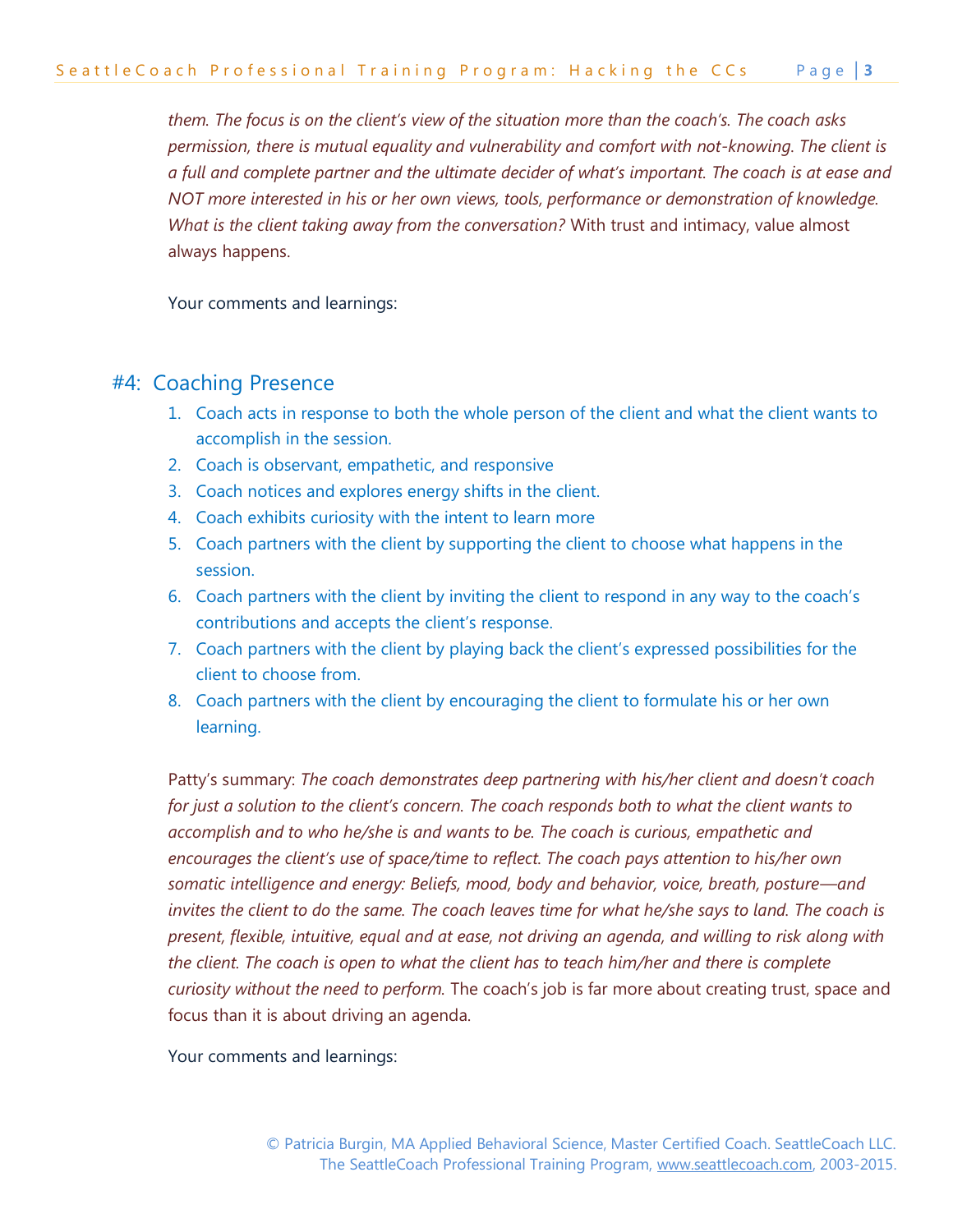# **C. Communicating Effectively**

# #5: Active Listening

- 1. Coach's questions and observations are customized by using what the coach has learned about who the client is and the client's situation.
- 2. Coach inquires about or explores the client's use of language.
- 3. Coach inquires about or explores the client's emotions.
- 4. Coach inquires about or explores the client's tone of voice, pace of speech or inflection as appropriate.
- 5. Coach inquires about or explores the client's behaviors.
- 6. Coach inquires about or explores how the client perceives his/her world.
- 7. Coach is quiet and gives client time to think.

Patty's summary: The coach listens with emotion and presence to the client's wholeness and agenda at all levels, to what is and is not possible in the client's thinking--to both the logical and the emotional. The coach invites the client to explore what he or she feels deeply about, listening for underlying beliefs and incongruities. Level III listening is unfiltered by the coach's need to demonstrate knowledge, tools and methods. The coach is curious along the way, what are limiting beliefs? Is the client getting what he/she really wants?

The coach's questions and observations are customized and based on what he or she is hearing from the client. The coach listens beyond the words to the client's shifts in energy and emotion. The coach doesn't rush the client, nor fill up the silence with stacked questions or meandering comments. The coach doesn't finish the client's statements/questions. The coach doesn't listen in order to teach or impose a story. The coach lets the client lead and explores the truth from the client's pov.

Your comments and learnings:

# #6: Powerful Questioning

- 1. Coach asks questions about the client; his/her way of thinking, assumptions, beliefs, values, needs, wants, etc.
- 2. Coach's questions help the client explore beyond his/her current thinking to new or expanded ways of thinking about himself/herself.
- 3. Coach's questions help the client explore beyond his/her current thinking to new or expanded ways of thinking about his/her situation.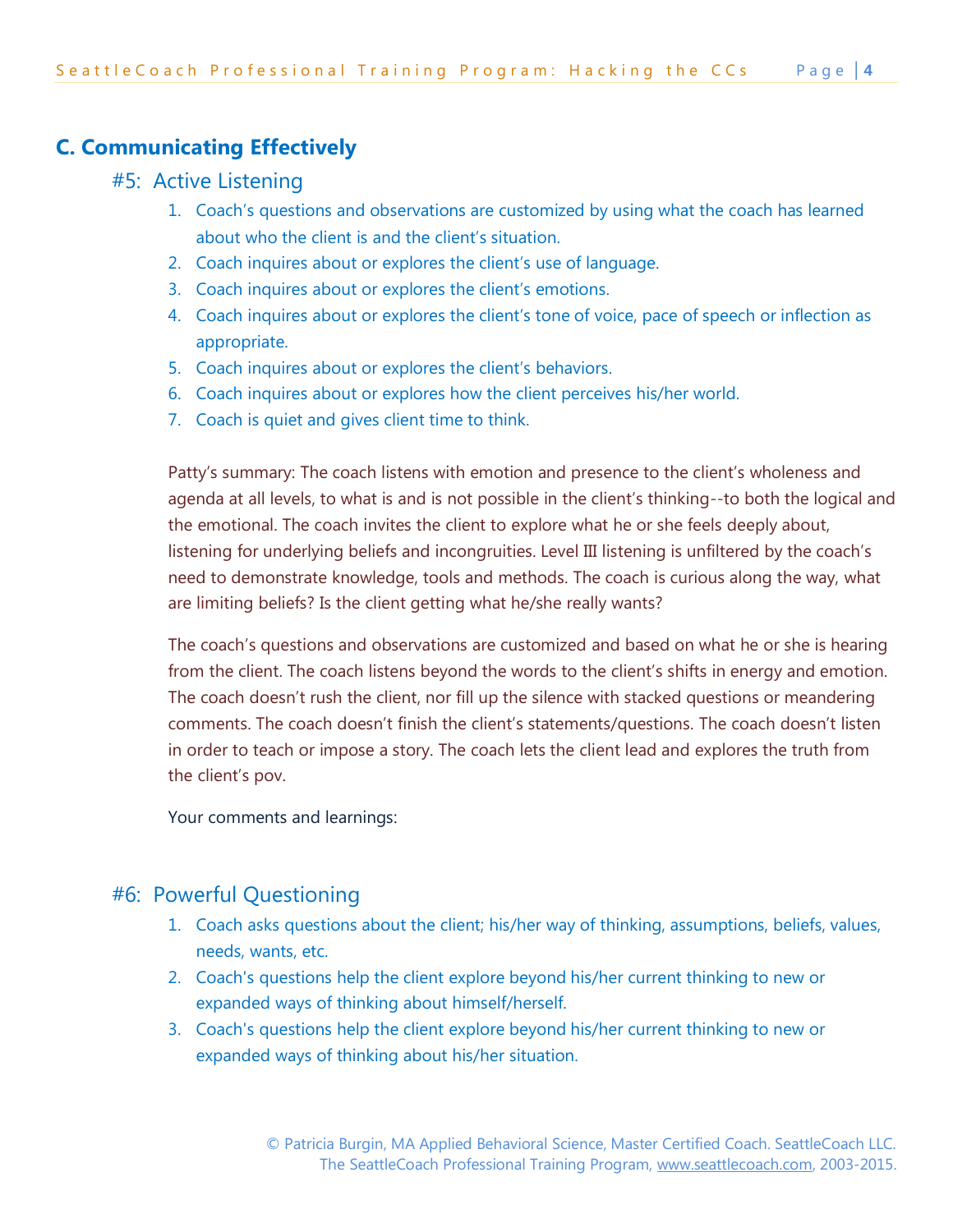- 4. Coach's questions help the client explore beyond current thinking towards the outcome s/he desires.
- 5. Coach asks clear, direct, primarily open-ended questions, one at a time, at a pace that allows for thinking and reflection by the client.
- 6. Coach's questions use the client's language and elements of the client's learning style and frame of reference.
- 7. Coach's questions are not leading, i.e. do not contain a conclusion or direction.

Patty's summary: This one is at the heart of things. Ask simple questions that are big enough to matter, questions that help your client to move below the surface, or into a larger space with his/her presenting issues. (What do you notice about your breath, voice...? What part of you is not ok with this?) Your questions aren't standardized or informational, but rather encourage self-reflection and discovery as well as consideration of next steps to support your client's objectives. Ask questions to which you don't know the answer early on. The goal isn't data collection, the goal is to raise/deepen your client's awareness. Powerful questions are not leading. If your question is big enough to matter, don't clutter it with too many words, or stack other questions on top. Wait for it to land. Maybe ask it a second time. Let your client work a little harder. Let silence do some of the heavy lifting.

Your comments and learnings:

### #7: Direct Communication

- 1. Coach shares observations, intuitions, comments, thoughts and feelings to serve the client's learning or forward movement.
- 2. Coach shares observations, intuitions, comments, thoughts and feelings without any attachment to them being right.
- 3. Coach uses the client's language or language that reflects the client's way of speaking.
- 4. Coach's language is generally clear and concise.
- 5. The coach allows the client to do most of the talking.
- 6. Coach allows the client to complete speaking without interrupting unless there is a stated coaching purpose to do so.

Patty's summary: The coach is authentic, direct and clear and responsive with both inquiry and observation. The coach says what he/she sees, leaving space for the client to create and learn. The coach is clear about the purpose for any exercises and requests. The coach is authentic and shares his or her own experience and observations in the moment, simply, easily, freely without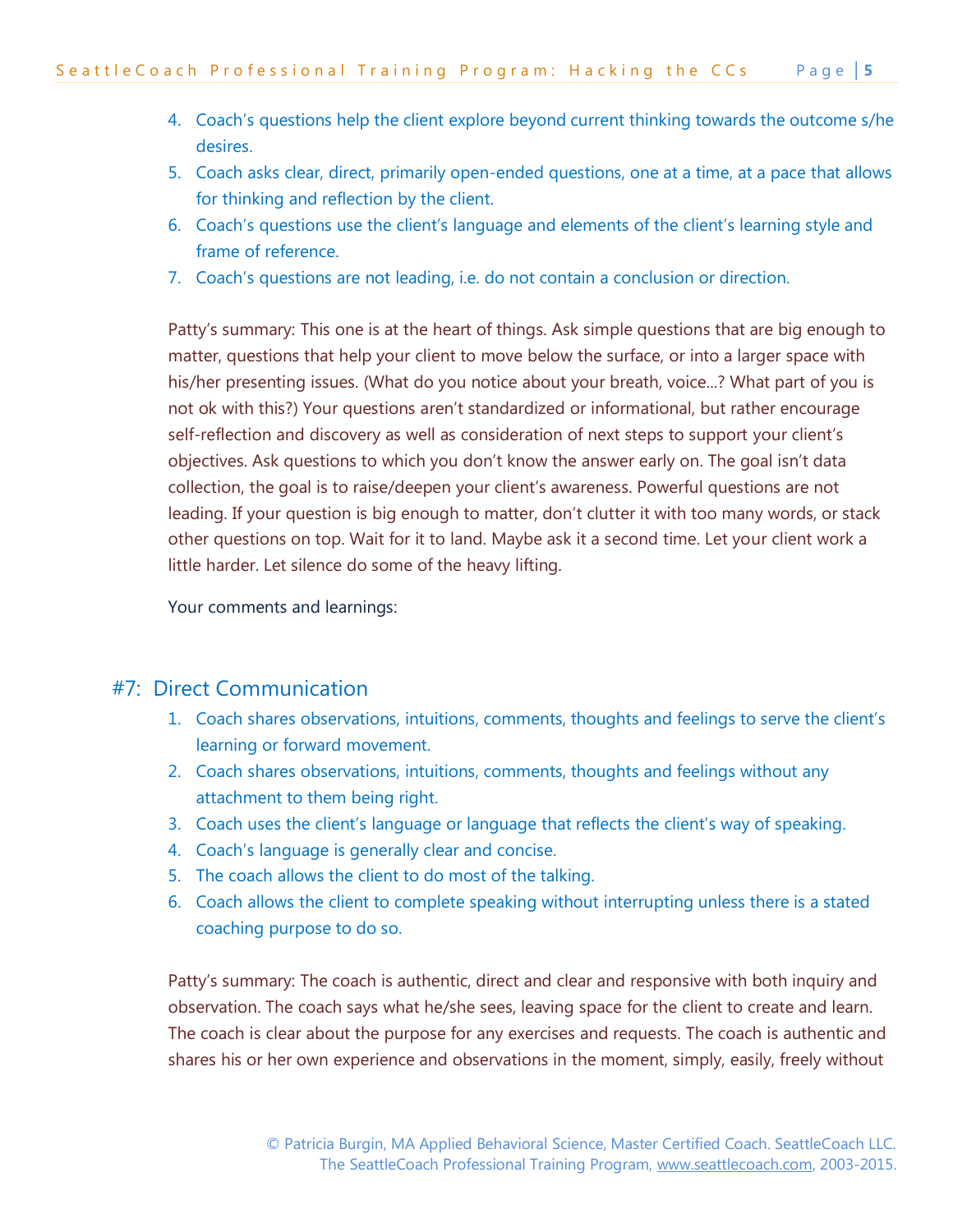attachment. The coach celebrates the client's directness, deeper engagement, metaphors, learning and intuition in return.

The coach shares his/her observations and thoughts as an invitation for the client to more deeply reflect and consider. The partnership uses the client's thinking, language, metaphors and learning style. Exploration includes the client's underlying stories, limiting beliefs, critical voices.

Your comments and learnings:

# **D. Facilitating Learning and Results**

#### #8: Creating Awareness

- 1. Coach invites client to state and/or explore his/her learning in the session about her/his situation (the what).
- 2. Coach invites client to state and/or explore his/her learning in the session about her/himself (the who).
- 3. Coach shares what s/he is noticing about the client and /or the client's situation, and seeks the client's input or exploration.
- 4. Coach invites client to consider how s/he will use new learning from the coaching.
- 5. Coach's questions, intuitions and observations have the potential to create new learning for the client.

Patty's summary: The coach helps the client to find and hold the focus, to use silence, to take the time and space to "keep coming back to himself/herself in deeper and deeper ways." The invitation to explore important issues is greater than the invitation to find a solution (unless it is clear the client has a time-sensitive agenda). Through the coach's questions and observations, the client "unpacks" their thinking around their 'best self' and recaps any new thinking from the conversation. The coach grows in his/her own awareness along the way and stays curious about how the client will integrate new learning. The coach goes beyond what is said and invites the client to do the same in order to explore new thoughts, beliefs and possibilities for movement forward.

Your comments and learnings:

# #9, Designing Actions; 10, Planning and Goal Setting; and 11, Managing Progress and Accountability (these three are pretty related)

1. Coach invites or allows client to explore progress towards what s/he want to accomplish in the session.

> © Patricia Burgin, MA Applied Behavioral Science, Master Certified Coach. SeattleCoach LLC. The SeattleCoach Professional Training Program, [www.seattlecoach.com,](http://www.seattlecoach.com/) 2003-2015.